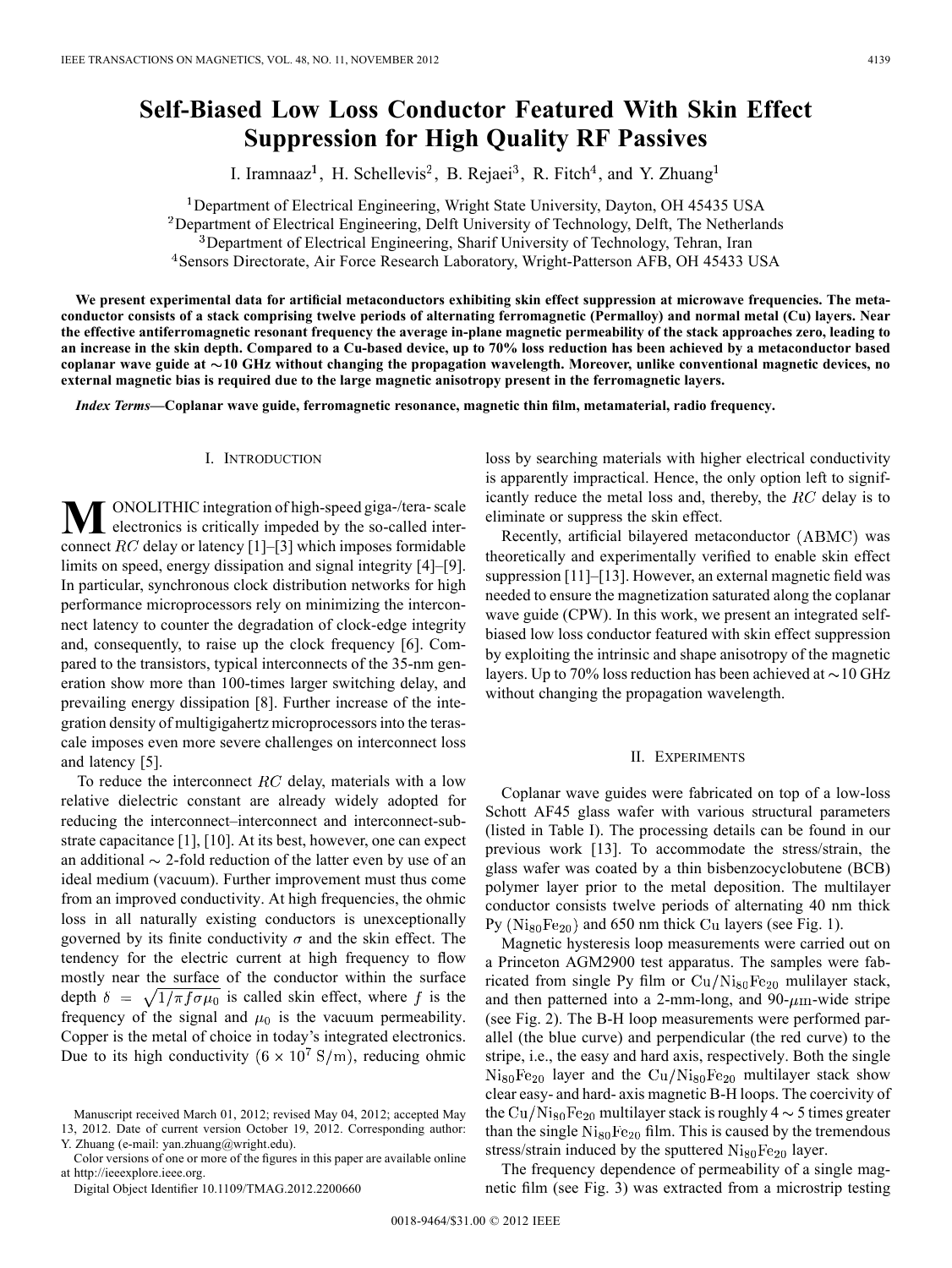TABLE I DESIGN PARAMETERS OF ABMC COPLANAR WAVEGUIDES (CPWS): LENGTH (L) AND WIDTH  $(W_1)$  OF SIGNAL LINE, SPACING  $(W_2)$ BETWEEN SIGNAL LINE

| Sample | $L(\mu m)$ | $W_1$ ( $\mu$ m) | $W_2$<br>$(\mu m)$ |
|--------|------------|------------------|--------------------|
| #1     | 2000.0     | 30               | 20                 |
| #2     | 2000.0     | 30               | 40                 |
| #3     | 2000.0     | 50               | 30                 |
| #4     | 2000.0     | 50               | 40                 |
| #5     | 2000.0     | 70               | 20                 |
| #6     | 2000.0     | 70               | 30                 |
| #7     | 2000.0     | 70               | 40                 |
| #8     | 2000.0     | 90               | 30                 |
| #9     | 2000.0     | 90               | 40                 |



Fig. 1. (a) Sketch of coplanar wave guide,. (b) Surface morphology of a CPW measured by atomic force microscopy (AFM). (c) Line scan of CPW by AFM. The thickness of the ABMC layer is around 8.3  $\mu$ m. Due to the wet chemical etching, the undercut is about 10  $\mu$ m.

structure consisting of a 100-nm-thick  $Ni_{80}Fe_{20}$  film, as described in the previous work [14]. The magnetic film was patterned into a rectangular prism with the length of 4 mm and width of 200  $\mu$ m. The method was verified valid until 6 GHz. The accuracy gets worse at higher frequencies as both the real and imaginary parts of the permeability approach zero. For comparison, control devices built from copper were fabricated with the same configurations. The RF characterization was carried out on an Agilent PNA-L network analyzer. The pad parasitic was deembedded from the S-parameter by performing a separate set of measurement on a single "through" test fixture [15], [16].

### III. RESULTS AND DISCUSSION

The AC resistance of the ABMC is governed by the effective skin depth  $\delta_{\text{eff}} = (2/\omega \delta_{\text{eff}} \mu_{\text{eff}})^{1/2}$  where  $\sigma_{\text{eff}}$  and  $\mu_{\text{eff}}$  are the effective conductivity and, permeability, respectively, of the **ABMC** 

$$
\sigma_{\text{eff}} = \frac{\sigma_{\text{NiFe}}t_{\text{NiFe}} + \sigma_{\text{Cu}}t_{\text{Cu}}}{t_{\text{NiFe}} + t_{\text{Cu}}}
$$
(1)

 $\overline{1}$ 

$$
u_{\text{eff}} = \mu_0 \frac{\mu_{\text{NiFe}} t_{\text{NiFe}} + t_{Cu}}{t_{\text{NiFe}} + t_{Cu}}.\tag{2}
$$



Fig. 2. Magnetic hysteresis loop measurements of a single 100 nm-thick  $\mathrm{Ni}_{80}\mathrm{Fe}_{20}$  film and a  $\mathrm{Cu}(300 \text{ nm})/\mathrm{Ni}_{80}\mathrm{Fe}_{20}(100 \text{ nm})$  multilayer stack. Both of the samples were patterned into 2 mm long, and 90  $\mu$ m wide stripes. The coercivity of the Cu/Ni<sub>80</sub>Fe<sub>20</sub> multilayer is roughly 4  $\sim$  5 times greater than the single  $N_{180}Fe_{20}$  film. This is caused by the tremendous stress/strain induced by the sputtered  $N$ i<sub>80</sub>Fe<sub>20</sub> layer.



Fig. 3. Measured and simulated complex magnetic permeability versus frequencies of a single 100 nm thick  $\mathrm{Ni}_{80}\mathrm{Fe}_{20}$  layer patterned with length—4 mm and width— $200 \mu$ m. The real part of the permeability becomes negative beyond  $\sim$ 1 GHz. The inset shows the enlarged plot of  $\mu'$  in the vicinity of the anti-resonance frequency  $f_{AR}$ , onset of which  $\mu'$  crosses zero. The dashed lines represent the calculated permeability by taking  $\alpha = 2.5 \times 10^{-2}$ .

Here  $t_{\text{NiFe}}$ ,  $t_{\text{Cu}}$  denote the thickness and  $\sigma_{\text{NiFe}}$ ,  $\sigma_{\text{Cu}}$  the conductivity of  $\mathrm{Ni}_{80}\mathrm{Fe}_{20}$  and Cu layers, respectively. Moreover,  $\mu_0$ is the vacuum permeability, and  $\mu_{\text{NiFe}}$  is the relative magnetic permeability of the ferromagnetic film magnetized in its plane and subject to an in-plane RF magnetic field applied normal to the magnetization [17]

$$
u_{\text{NiFe}} = \frac{\omega_{\text{AR}}^2 - \omega^2}{\omega_{\text{FMR}}^2 - \omega^2}
$$
 (3)

$$
\omega_{\rm AR} = \gamma (M_s + H_0); \quad \omega_{\rm FMR} = \gamma \sqrt{H_0 (M_s + H_0)} \tag{4}
$$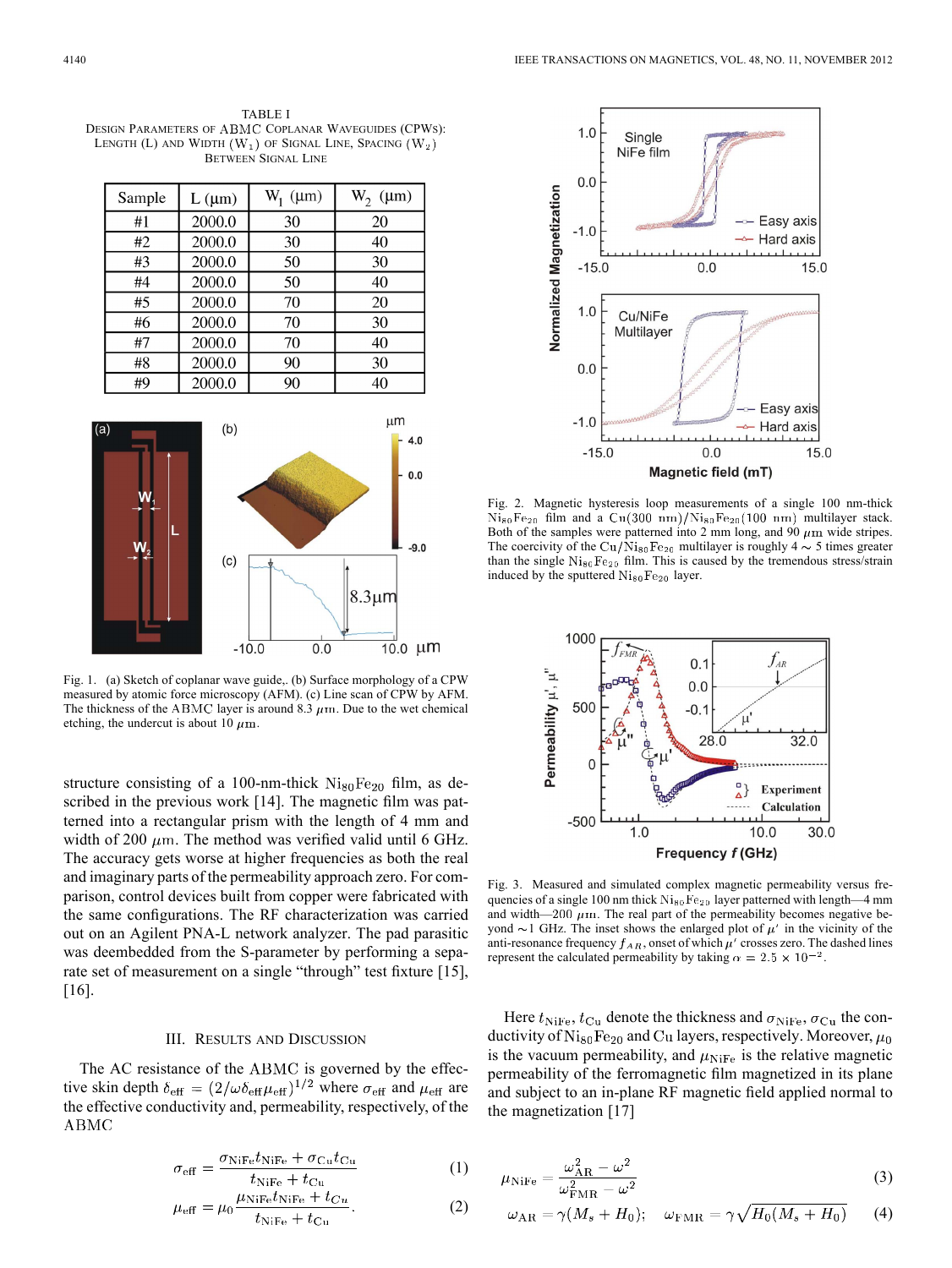

Fig. 4. Comparison of attenuation per centimeter versus frequency of a ABMC CPW  $(41)$  and its copper counterpart.  $f_{loss}$  is the frequency when the attenuation constant  $(\alpha)$  of the ABMC CPW reaches minimum. The decrease of  $\alpha$  at frequency  $f_1$  is not clear yet. Since this occurs to both ABMC and copper CPWs, it might be caused by the measurement system.

where  $M<sub>s</sub>$  is the saturation magnetization of the magnetic layers,  $H_0$  is the shape-anisotropy field, and  $\gamma$  is the gyrotropic constant.

Near the ferromagnetic resonant frequency  $\omega_{\rm FMR}$ , the real part of the magnetic permeability approaches to zero. Beyond  $\omega_{\rm FMR}$  this quantity exhibits a negative value (until one reaches the anti-resonant frequency  $\omega_{AR}$  where  $\mu_{NiFe} = 0$ ). At the frequency where  $\mu_{\text{NiFe}} = -t_{\text{Cu}}/t_{\text{NiFe}}$  (the effective anti-resonance frequency  $\omega_{\rm EAR}$ ) the average permeability of the ABMC becomes nearly zero which results in a significant enhancement of the skin-depth [11] The frequency dependence of the loss of all the measured CPW lines can be fairly reproduced by using this model (equating the permeability to  $-t_{\text{Cu}}/t_{\text{NiFe}}$ ) as well as more elaborate calculations in [11], provided that an internal anisotropy field of  $\sim$ 500 Oe is used. This large field cannot be caused by shape effects as our calculations show, but might be due to the presence of very large stress/strain in the multilayer stack. Further research is, however, needed to investigate this phenomenon.

The measured attenuation per unit length and propagation wavelength versus frequencies of #1 and its copper counterpart are shown in Figs. 4 and 5, respectively. The propagation wavelength is only slightly different from each other. Unlike conventional conductors where the loss monotonically increases with frequency, the loss of ABMC CPW exhibited a broad dip between 2–20 GHz. Near the effective anti-resonance frequency  $(10 \text{ GHz})$ , the average permeability of the ABMC becomes nearly zero leading to the aforementioned suppression of skin effect and the reduction of loss.

The second dip (at 15 GHz) observed in the loss of the ABMC lines in Fig. 4, cannot be explained by theoretical modeling. Model calculations as well as full wave electromagnetic simulations show a single broad dip. However, the dip near 15 GHz was observed on copper reference device as well, indicating a similar origin for the two devices. To further investigate the phenomenon measurements were performed on a large variety of devices with various geometrical parameters, listed in Table I. It turns out that for all ABMC and copper devices a loss dip occurred at  $\sim$ 15 GHz. Though the exact origin of this effect is not clear yet, it is very likely caused by the tip-to-pad and pad-to-device discontinuity [18], [19].



Fig. 5. Comparison of propagation wavelength versus frequency of a ABMC CPW (#1) and its copper counterpart.



Fig. 6. Comparison of the loss reduction ratio  $(\eta)$  versus signal line width of ABMC CPWs (Table I), where  $\eta = (\alpha_{\text{Copper}} - \alpha_{\text{ABMC}})/\alpha_{\text{Copper}}$ .  $\alpha_{\text{Copper}}$ and  $\alpha_{ABMC}$  are the attenuation constants of the copper and AMBC CPW, respectively.

Fig. 6 compares the loss reduction ratio  $(\eta)$  versus signal line width of ABMC CPWs (see Table I) at  $f_{\text{loss}}$ , where  $f_{\text{loss}}$  is indicated in Fig. 4. Up to 70% loss reduction has been achieved at  $\sim$ 10 GHz without changing the propagation wavelength. As the line width increases, the demagnetizing field perpendicular to the CPW line becomes weaker, resulting in distortion of magnetic alignment from its easy axis. Moreover, note that the etching process for patterning the ABMC films generates significant under etching [see Fig. 1(b) and (c)]. As a result, the actual width of the lines is less than the design value. Were it not for this effect the loss reduction of the ABMC-based CPWs could be further enhanced as simulations indicate.

The frequency range where skin-effect suppression is achieved is limited by the properties of the magnetic layers used. The maximum frequency where skin-effect suppression is observed coincides with the antiresonance frequency of a single magnetic layer. Table II lists examples of the saturation magnetization and anti-resonance frequencies of some common ferromagnetic materials.

It is worth mentioning that reducing the conductor loss will have a much less pronounced effect if the substrate loss dominates. Nonetheless, there are scenarios where ABMC may still be useful on normal Si substrates. Current IC process technology allows relatively thick insulating  $SiO<sub>2</sub>$  layers  $(\sim 10 \mu m)$  to be placed in between Si and the metal. This will reduce substrate coupling and, therefore, substrate loss. In these circumstances using ABMC-based devices will still